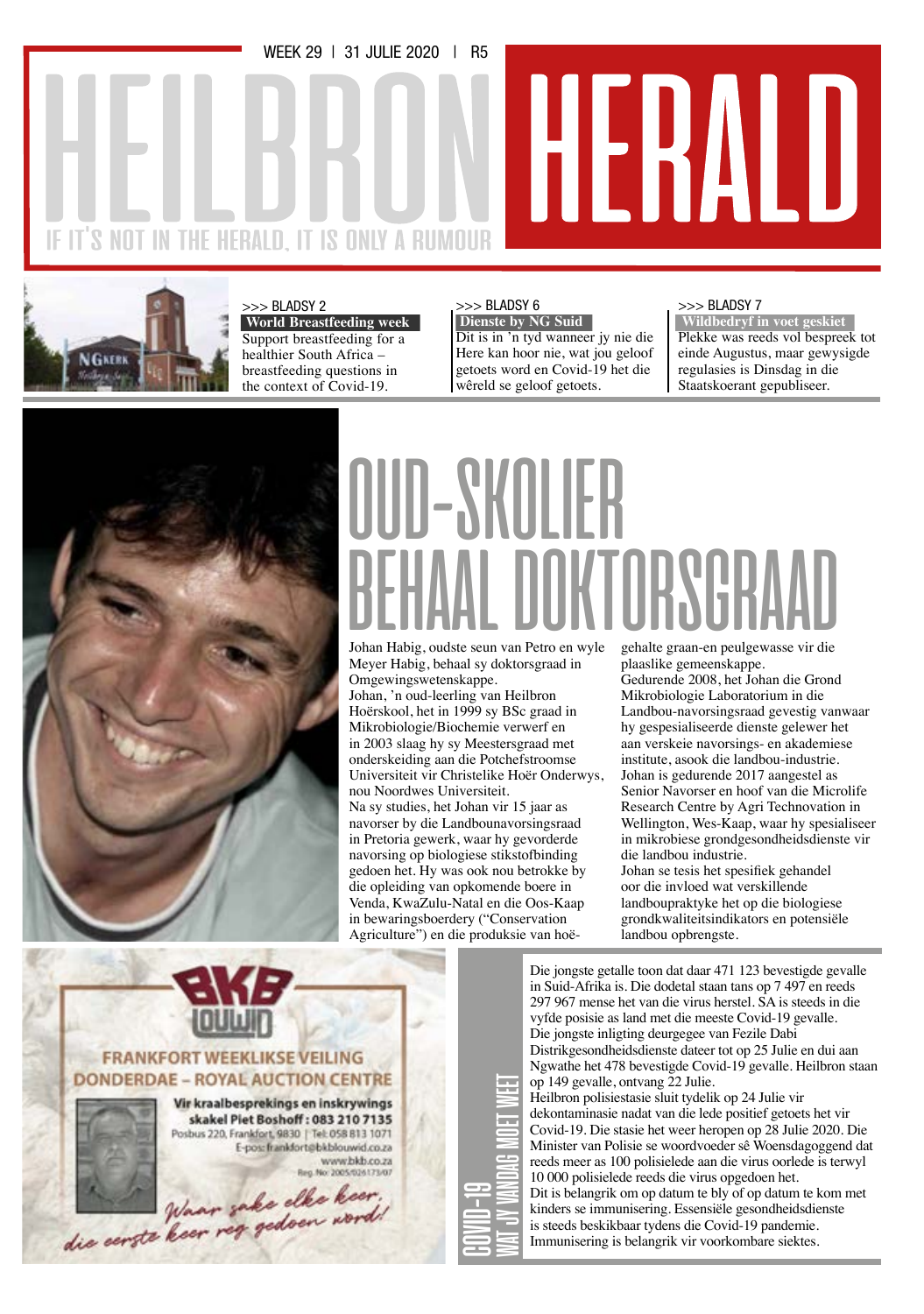World breastfeeding week breastfeeding week 2020, adapted celebrated 1-7 August. The theme of World for South Africa, is:

**"Support Breastfeeding for a healthier South Africa" Breastfeeding questions in the context of emergencies like Covid-19.**

*Compiled by National Department of Health*

### **Can COVID-19 be passed through breastfeeding?**

• Given the current scientific evidence, the COVID-19 virus has not been found in breastmilk. Therefore, it appears unlikely, that COVID-19 would be transmitted through breastfeeding or by giving breastmilk that has been expressed from a mother who is confirmed/ suspected to have COVID-19.

• If the mother is confirmed to have COVID-19, she should continue to breastfeed. If she is unable to breastfeed, then she should be encouraged to express breastmilk for the baby and to maintain lactation.

• Breastfeeding is recommended for all mothers including mothers suspected/ confirmed to have COVID-19.

### **What if the mother is confirmed or suspected to have COVID-19?**

• Mothers who are suspected to have COVID-19, should still be encouraged and supported to breastfeed.



mask but untie it from behind. • Follow good respiratory

**What are the hygiene recommendations for a breastfeeding mother confirmed or suspected of having COVID-19 or any other infections respiratory disease that may be transmitted through coughing or sneezing?**

• It is not necessary to wash the breast before every breastfeed or prior to expressing milk.

If a mother is confirmed or suspected of having COVID-19 or any other infections respiratory disease that may be transmitted through coughing or sneezing. **She should:**

• Regularly clean and disinfect surfaces.

• Wash hands frequently with soap and running water for 20 seconds or use alcohol-based hand sanitizer, especially before touching the baby. Always wash hands before and after breastfeeding your baby.

• Wear a cloth mask or scarf that covers your mouth and nose while feeding. **It is important to:**

- Not to touch the mask while the baby is breastfeeding or when spending time with your baby. - Ensure that you do not touch

the inner side of the mask. - After each use, cloth masks should be washed with soap and

water and ironed when dry. - Replace masks as soon as they

> • Placing the newborn close to the mother also enables early initiation of breastfeeding which helps the baby receive colostrum, which is protective against illness, UNLESS if the newborn is too ill for the mother to practice skin- toskin contact or the mother is too ill to do skin-to-skin practice.

become damp from breathing. - Do not touch the front of the

> • Mothers who are positive for COVID-19 should only stay with the baby if full infection control and isolation can be guaranteed.

> • Mothers who are critically ill, with COVID-19 and unable to breastfeed directly should be supported to maintain lactation through expressing of milk with the help of healthcare staff.

hygiene: cough or sneeze into your bent elbow covering your mouth and nose, or into a tissue which you must then straight away throw into a closed container and wash your hands again with soap for 20 seconds or use alcoholbased hand rub.

• Regularly clean and disinfect surfaces within your home.

### **Is it necessary for a mother with confirmed or suspected COVID-19 or any other respiratory infections to wash her breast before she breastfeeds or before expressing milk?**

• If a mother is confirmed or suspected to have COVID-19 and has just coughed over her exposed breast or chest, gently wash your chest with soap and luke warm water for at least 20 seconds prior to feeding.

### **Following delivery, why should a baby still be placed skin-to-skin immediately and breastfed within the first hour after birth?**

There are many benefits of skinto-skin contact (skin-to-skin contact calms the mother and the baby and helps to stabilize the baby's heartbeat and breathing. It keeps the baby warm with heat from the mother's body. It also helps to normalize the baby's blood sugar. It reduces infant crying, thus reducing stress and energy use. It facilitates bonding between the mother and her baby and it supports breastfeeding) and breastfeeding largely overcomes the possible risks of transmission and illness associated with COVID-19.

• Immediate and continued skinto-skin care, including kangaroo mother care, and keeping the baby warm, is linked with fewer newborn deaths.

• There are many benefits of skin-to-skin contact and

breastfeeding and these largely outweigh the possible risks of transmission and illness associated with COVID-19.

### **What if the mother is ill?**

• For women expressing breastmilk, wash hands before expressing. If using a breast pump, a dedicated breast pump/milk cups should be used. Follow recommendations for breast pump cleaning after each use. Consider asking someone who is well to feed expressed milk to the baby (mother can decant milk from her container into a clean container held by a healthy person to prevent transmission via the containers surface).

**If a mother confirmed or suspected to have COVID-19 is not able to breastfeed due to other reasons, what is the best alternative way to feed her infant and are there additional measures needed?**

• The best alternatives to breastfeeding for a new-born or young infant are expressed breast milk and donor human milk

• There are always risks associated with giving infant formula milk to newborns and

### infants in all situations.

• The risks associated with giving infant formula milk are higher in situations where there is poor or limited access to health services if a baby becomes unwell or poor access to clean water or access to supplies of infant formula are difficult or not guaranteed, not affordable and not sustainable.

• If expressing breastmilk, the extra basic measures that can be followed includes:

- Hand washing for at least 20 seconds before hand expression.

- Wear a mask while expressing. - Ensuring that milk storage containers and feeding utensils or breast milk pumps need to be appropriately washed after every use with liquid soap, such as dish washing liquid and warm water. Rinse after with hot water for 10-15 seconds. Breast pumps if used should not be shared between mothers.

**Is it advisable for a mother with confirmed/suspected COVID-19 or any other respiratory infections who is breastfeeding, to give a 'top-up' with infant formula milk?**

• No. If a mother is breastfeeding, there is no need to provide a 'top-up' with an infant formula milk.

• Giving a 'top-up' will reduce the amount of breast milk produced by a mother.

• Mothers who are worried about not having enough breast milk should:

- Make sure that their baby is positioned and attached effectively on the breast and to seek additional practical help from a health worker or a lactation consultant.

- Respond to their infants' hunger and feeding cues and breastfeed their baby as much as the baby wants.

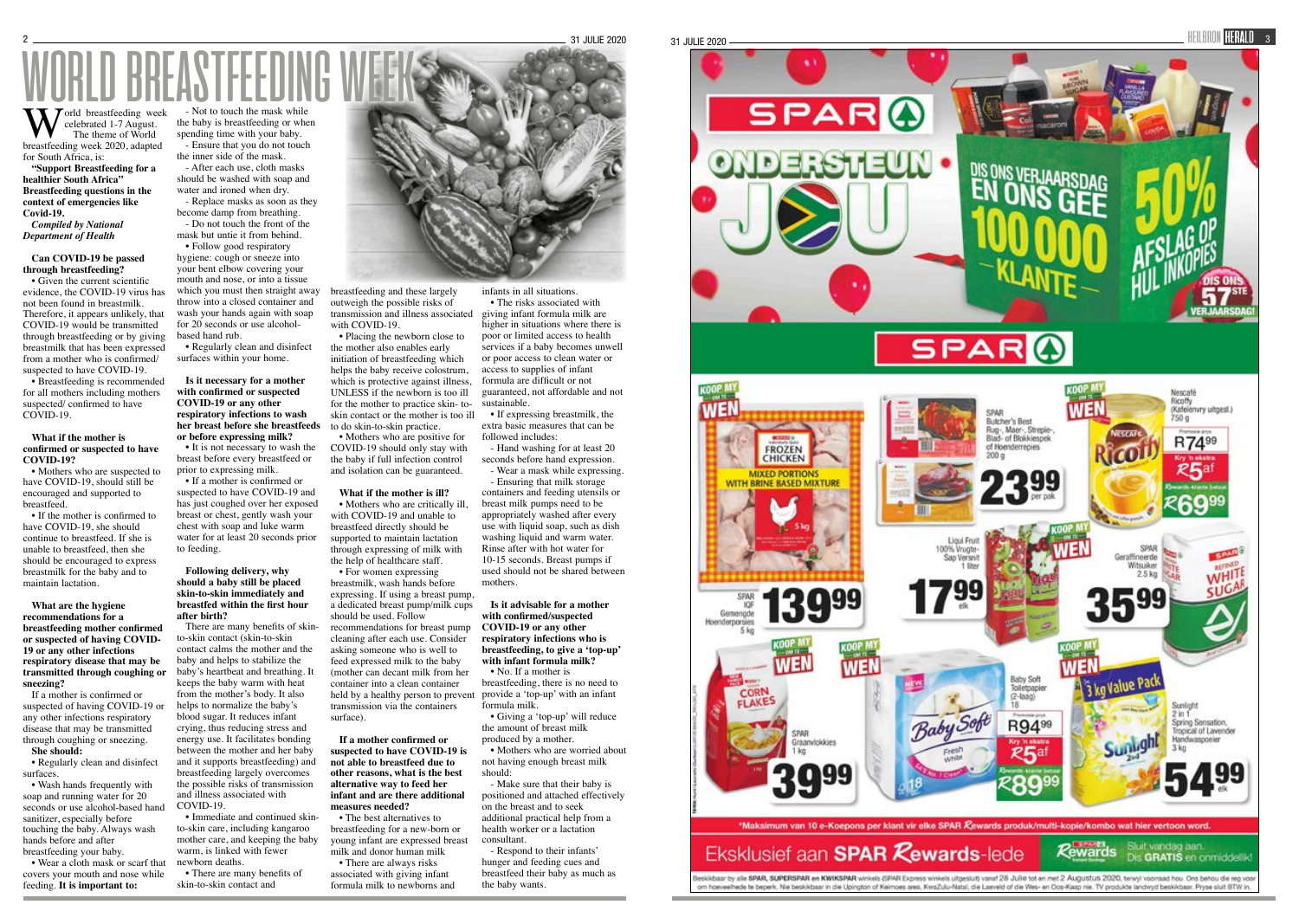# WOrd.<br>"Maande gelede het iemand haar berou nie. Want

*Deny* sê baie lekkerder in Engels as in Afrikaans.

*Deny*, *deny*, *deny*. Verskonings, verskonings, verskonings. As ons maar net kon leer hoe om dit ordentlik te doen, dan sal die wêreld 'n baie beter plek wees. Dit geld natuurlik vir almal, op elke vlak van die samelewing. Ek het baie laat in my tienerlewe (of was dit vroeg in my volwasse lewe?) gelees dat jy groei elke keer wanneer jy iemand om verskoning vra. Van toe was dit maklik om askies te sê. Maar die aksie van jou kant af vra onvoorwaardelike verskoning. Nie iets in die lyn van: "Ek is jammer, maar…" en gaan skiet jy weer die verwyte soos 'n AK47 op outomaties nie.

Party mense voel skaam om om verskoning te vra, ander voel skaam omdat hulle dit nie doen nie. Of die verontregte voel skaam totdat die oortreder om verskoning vra.

Hoekom is dit so nodig om iemand jou verskoning aan te bied?

Ek het bietjie leeswerk gaan doen, en op 'n aantal redes (behalwe dat dit bloot net goeie maniere is) afgekom:

Jy erken dat daar reëls is en dat jy een daarvan gebreek het. Jy stem dus inherent saam dat reëls

gehoorsaam moet word. Wanneer jy om verskoning vra, herstel jy die verontregte se waardigheid. Jy erken dus jou fout, en dat dit jou fout alleen was. Dit help natuurlik dat die verontregte beter voel en herstel in 'n mate die vernedering waardeur hulle moes gaan.

Opregte verskonings herstel stukkende verhoudings. Mense kan weer met mekaar praat en voel dalk effens meer gemaklik met mekaar.

Die verskoning vertel aan ander mense dat jy nie trots is op jou misstap nie, en dat jy nie weer daardie fout sal maak nie. Maar vir sommige mense is die idee van verkoning vra, vergesog. Vir party voel dit asof die verskoning 'n skulderkenning is. Hulle verstaan nie dat hulle 'n fout gemaak het nie, want nou dink hulle ander glo heimlik dat hulle nie reg wys is in die boonste verdieping nie.

Wanneer verskoning aangebied word, beteken dit nie dat die persoon wat om verskoning vra erken dat hy (of sy, natuurlik) alleen verantwoordelik was vir die argument of die onreg nie. Dit laat egter die deur oop vir die ander party om ook om verskoning te vra. Met 'n verskoning beteken dit nie dat jy verantwoordelikheid vir iemand anders se verkeerde dade neem nie. Elkeen is steeds verantwoordelik vir sy of haar eie handelinge.

Iets wat my natuurlik aan die dink gesit het, was dat 'n verskoning nie noodwendig beteken dat jy iets verkeerds gedoen het nie, maar partykeer kan, deur verskoning aan te bied, daarop dui dat jy jammer is dat jy iemand anders se gevoelens seergemaak het.

Onlangs was ek in 'n situasie waar 'n verskoning nodig was. 'n Paar

maande gelede het iemand haar humeur verloor en vir my, voor ander, geskree. Sy het natuurlik niks daarvan gedink nie, en net met haar daaglikse werk aangegaan. Ek, aan die ander kant, het die elektriese heining opgesit. Daar was geen meer lekker geselsies tussen ons nie, Ek het aangegaan met my werk en was bloot vriendelik met haar. Nie 'n vriendin nie. Nooit weer sal ek myself so voor haar blootstel nie. So gebeur dit dat iemand 'n werksessie met albei van ons het. Toe my slegte ondervinding met haar uiteindelik op die lappe kom, was dit asof sy uit die ou Egipteland kom. *"Denial is not a river in Egypt."* 

*Deny, deny, deny.* Sy ontken dat sy op my geskree het, en later sommer haar eie storie opgemaak oor hoekom sy geskree het. Ek is jammer, sê sy, maar, en hier kom 'n AK47.

Die fasiliteerder sê dat sy nie opreg is in haar verskoning nie. Maar, sê sy, sy vra mos nou om verskoning, maar, en hier kom 'n AK47. Die fasiliteerder probeer weer, maar sy verstaan nie wat van haar verwag word nie.

Ek kry ook 'n beurt om te sê dat ek jammer is dat ek ook teenoor haar verkeerd was. Ek dog ek neem die voortou.

"Ek vra jou onvoorwaardelik om verskoning." Ek bedoel dit opreg en dog dit

gaan haar aan die dink sit. "Ja, ek is ook jammer, maar…" en hier kom die AK47."



berou nie. Want volgens haar was haar optrede geregverdig. Wanneer jy weer om verskoning vra, doen dit sonder voorwaardes. Dit beteken nie jy is 'n swakkeling nie. Dit beteken, inteendeel, dat jy baie sterker is as die ander party wat weier om onvoorwaardelik om verskoning te vra.

Wat eintlik so maklik is. As jou hart nog nie verskoning vra nie, doen dit solank met jou mond. Jou hart sal later bykom. Nou wonder ek: as die Grondwethof eendag besluit dat die COVID-19 Bevelsraad ongrondwetlik is, sal die agbare minister haar onvoorwaardelike verskoning aanbied of sal jy ook *deny, deny, deny*?

In my kop lag ek net, want ek weet dat hierdie verskoning nie val waar hy moet nie. Sy vra om verskoning, nie omdat sy graag wil of dit bedoel nie, maar omdat sy gevra is om dit te doen. Dit is net 'n sin wat sinneloos is. Dit kom nie uit 'n plek van opregte Bêre die AK47. Dis tyd.

Sy en haar span is mos immers geleerde mense wat ander (meer geleerde en meer volwasse) mense se drank en sigarette wegvat, want hulle deel mos zolle. Of lek die papiertjie waarmee zolle gerol word. Indien laasgenoemde waar is, hoekom nie net die los twakkies verbied nie?

As ons almal net van mekaar kan leer, sal die wêreld 'n beter plek wees.

Dan het ons nie 'n Vrouemaand of 'n Mandeladag nodig nie, want ons help en respekteer mekaar klaar.

As jy weer moet om verskoning vra, doen dit onvoorwaardelik. Jy kan verduidelik, as jy gevra word. En as iemand jou om verskoning vra, aanvaar dit. Onvoorwaardelik.

Jy hoef nie te verduidelik waarom nie. Wanneer iemand nie jou verskoning aanvaar nie, dan is dit maar so. Jy het mos nou reeds jou

deel gedoen.



Heilbron Herald (Edms) Bpk. Elsstraat 44, Posbus 166, Heilbron<br>Tel: (058) 852 3033/4/5 . Faks: (058) 853 0140 www.heilbronherald.co.za

Winkel heraldwinkel@heilbron.co.za

**LIQUIDATION AND** IN DECEASED ESTATES **LYING FOR INSPECTION** 

KERKSTRAAT 21A. **KOPPIES, 9540** 



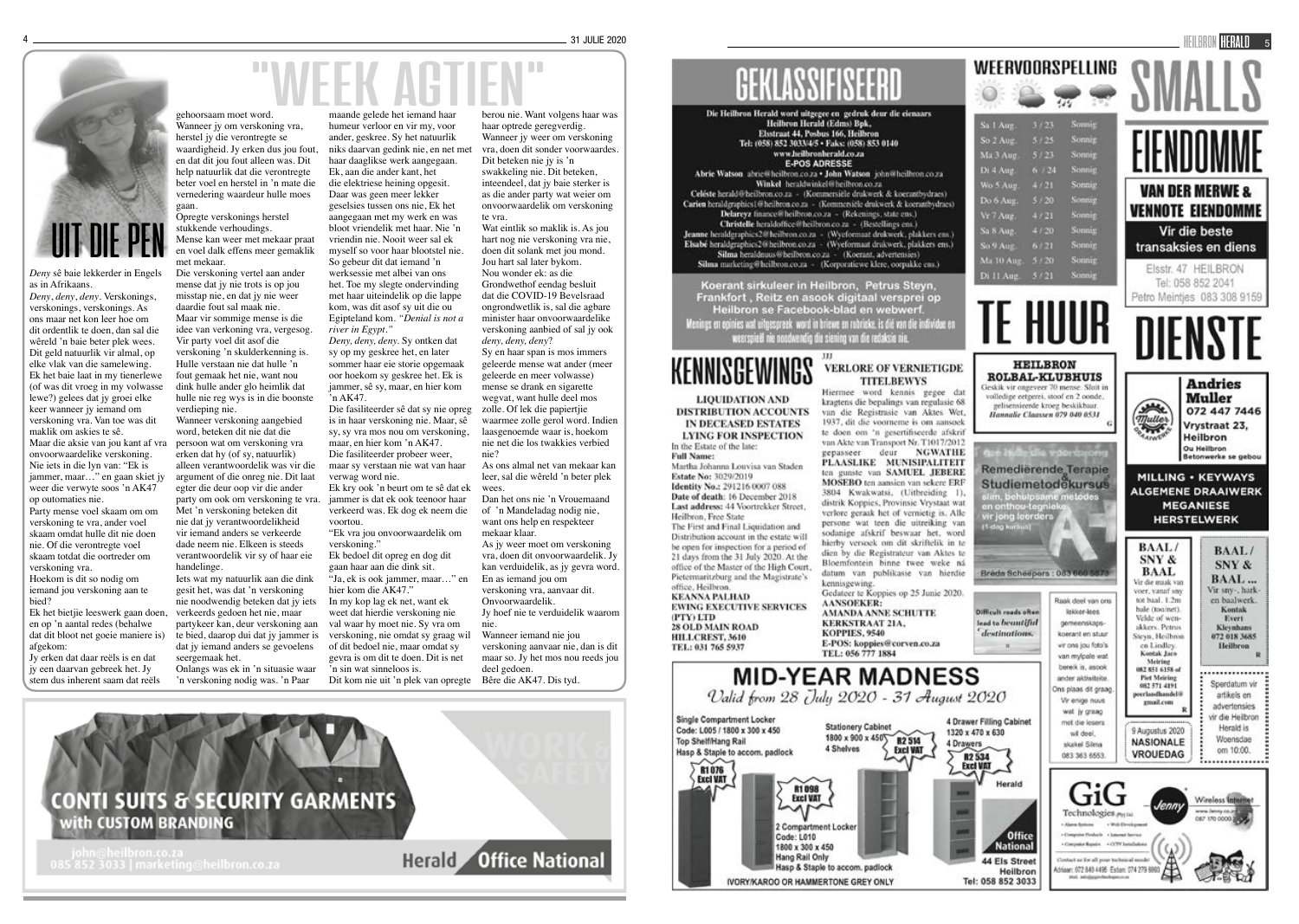6 31 JULIE 2020

### **GEMEENSKAPSNUUS PETRUS STEYN WATERPROBLEEM** Dit is in 'n tyd wanneer jy<br> **PETRUS STEYN WATERPROBLEEM** Die die Here kan hoor nie<br>
is die Die Grondwet bepaal Suid-<br>
WORD DIENSTEYN WATERPROBLEEM DIE EM Word en Covid-19 het die wêreld<br>
se ge



### **D**it is in 'n tyd wanneer jy<br>
wat jou geloof getoets<br>
word en Covid-19 het die wêreld nie die Here kan hoor nie wat jou geloof getoets se geloof getoets. Met die inperkingsperiode was kerke genoodsaak om hul dienste te staak, tog het dienste op digitale platforms voortgegaan en was aansienlik meer gekyk as wat mense voor die inperking

eredienste bygewoon het. Die ramptoestand regulasies wat kerklike byeenkomste verbied, het oor die breë spektrum van die godsdiens-sektor reaksie uitgelok. Godsdiens is die geleentheid gegee om terug te keer na normaal onder die nodige maatreëls in plek. NG Kerk Suid geen die geleentheid vir lidmate om die komende Sondag weer eredienste te begin bywoon. Die wyke is gevra hoeveel mense die eredienste sal bywoon en indien almal opdaag wat belangstelling getoon het, blyk dit die proeflopie suksesvol gaan wees. Die kerk se wyke word opgedeel in twee groepe onderskeidelik vir 'n diens om 09:30 en dan weer 11:00, sodat daar binne die reël gebly kan word van 50 persone per bywoning. Slegs die kerk se hoofingang gaan gebruik word en alle voorgeskrewe reëls sal toegepas word. Sosiale afstand en diaken die uitgemerkte banke met orde handhaaf. 'n Naamlys word voltooi, jou koors word

Die Grondwet bepaal Suid-<br>Afrikaners het die reg tot<br>watervoorsiening, maar die Afrikaners het die reg tot voldoende watervoorsiening, maar die inwoners van Petrus Steyn ondervind geweldige watervoorsieningsprobleme. Petrus Steyn val onder die Nketoana plaaslike munisipaliteit saam met Arlington, Lindley en Reitz. Die oorsaak van die probleem is weens die munisipaliteit etlike jare gelede met 'n pypleiding-projek begin het wat Petrus Steyn en Reitz sou verbind. Omdat die projek nie voltooi is nie, veroorsaak dit wisselvallige watertoevoer na die dorp. Instandhouding is oor die algemeen nie op standaard nie en die Covid-19 pandemie het veroorsaak dat nog minder verantwoordelikhede nagekom

### moet gehandhaaf word en om dit te bewerkstellig sal een ouderling word.

**NGKERK** 

gemeet en basiese vrae oor 'n loopneus en keelseer sal op 'n lys ingevul word. Ds. Tiaan Victor vertel: "Almal is welkom, hoewel ons mense wat in die hoë risiko gedeelte val eerder afraai." Die hoë risiko groepe kry egter steeds die geleentheid om die diens aanlyn te kyk en sal die diens opgeneem word en op die kerk se sosiale media platforms gelaai word. Egter vind daar slegs eredienste plaas en nog geen doop of nagmaal sal plaasvind nie. Dit is 'n bietjie meer normaliteit vir sommiges se weeklikse roetine, maar wat die basaar betref sal daar nie 'n tradisionele basaar hierdie jaar kan plaasvind nie. Die beplanning is egter om op sommige Vrydae wegneemetes op bestelling in die kerksaal hê waartydens mense, nadat hul ge-"screen" en ontsmet is, na basaarprodukte kan kyk en aankoop. Vleisbestellings gaan by Jeff en Nonna Roos geplaas kan

farmer's weekly

### 2 31 JULIE 2020 WORLD BREASTFEEDING WEEK

• If the mother is confirmed to have COVID-19, she should continue to breastfeed. If she is unable to breastfeed, then she should be encouraged to express breastmilk for the baby and to maintain lactation.

word. Ongeag die pandemie is dit onaanvaarbaar dat die inwoners van Petrus Steyn elke aand na 18:00 sonder water sit, skryf Armand Cloete (VF Plus-LP in NRP) in 'n mediaverklaring. Hierdie probleem is opgeneem met die Vrystaatse LUR sodat die saak ondersoek kan word en die nodige ondersteuning aan die munisipaliteit gegee word om verligting te bring onder die inwoners.

Daar word gesê dat indien daar nie na wense gereageer word nie, stappe geneem sal word en die saak word na die Minister van Water en Sanitasie geneem.

Klagtes teen die plaaslike munisipaliteite neem toe en dit lyk of die VF Plus aanhoudend aksies neem om inwoners van die nodige dienste te verseker.

> • It is not necessary to wash the breast before every breastfeed or prior to expressing milk. • If a mother is confirmed or

In liefdevolle herinnering aan: † **Madira Theresia Ntong** oorlede op 24 Julie 2020 in die ouderdom van 67. Die begrafnis het plaasgevind op 29 Julie 2020 op die Plaas Begraafplaas. Sy laat na haar kinders, familie en vriende. In liefdevolle herinnering aan: † **Constance Selwane Nontso** oorlede op 26 Julie 2020 in die ouderdom van 54. Die begrafnis

DIE RUS INGEGAAN

vind plaas op 1 Augustus 2020 op die Plaas Begraafplaas. Sy laat na haar kinders, familie en vriende. In liefdevolle herinnering aan: † **Ross Mapuseletso Tsoetsi/ Mlongeni** oorlede op 23 Julie 2020 in die ouderdom van 56. Die begrafnis vind plaas op 1 Augustus 2020 op die Petrus Steyn Begraafplaas. Sy laat na haar kinders, familie en vriende.

Indien u enige nuus graag wil deel met die lesers, skakel Silma 083 363 6553 of 058 852 3033 (kantoorure).

### **NEW ISSUE ON SALE NOW!**

**GET THIS WEEK'S ISSUE OF FARMER'S WEEKLY AND LEARN ABOUT HOW TO ENSURE BETTER TRACTOR EFFICIENCY** TO GET THE MOST OUT OF YOUR MACHINERY!

**ON SALE FROM 24 JULY 2020 TO 31 JULY 2020** 



VISIT FARMERSWEEKLY.CO.ZA AND CLICK 'SUBSCRIBE'

• Mothers who are positive for COVID-19 should only stay with the baby if full infection control and isolation can be guaranteed.

World breastfeeding week breastfeeding week 2020, adapted celebrated 1-7 August. The theme of World for South Africa, is:

> • Mothers who are critically ill, with COVID-19 and unable to breastfeed directly should be supported to maintain lactation through expressing of milk with the help of healthcare staff.

**"Support Breastfeeding for a healthier South Africa" Breastfeeding questions in the context of emergencies like Covid-19.**

*Compiled by National Department of Health*

### **Can COVID-19 be passed through breastfeeding?**

• Given the current scientific evidence, the COVID-19 virus has not been found in breastmilk. Therefore, it appears unlikely, that COVID-19 would be transmitted through breastfeeding or by giving breastmilk that has been expressed from a mother who is confirmed/ suspected to have COVID-19.

• Breastfeeding is recommended for all mothers including mothers suspected/ confirmed to have COVID-19.

• The risks associated with giving infant formula milk are higher in situations where there is poor or limited access to health services if a baby becomes unwell or poor access to clean water or access to supplies of infant formula are difficult or not guaranteed, not affordable and not sustainable.

### **What if the mother is confirmed or suspected to have COVID-19?**

• Mothers who are suspected to have COVID-19, should still be encouraged and supported to breastfeed.

### **What are the hygiene recommendations for a breastfeeding mother confirmed or suspected of having COVID-19 or any other infections respiratory disease that may be transmitted through coughing or sneezing?**

If a mother is confirmed or suspected of having COVID-19 or any other infections respiratory disease that may be transmitted through coughing or sneezing. **She should:**

• Regularly clean and disinfect surfaces.

• Wash hands frequently with soap and running water for 20 seconds or use alcohol-based hand sanitizer, especially before touching the baby. Always wash hands before and after breastfeeding your baby.

• Wear a cloth mask or scarf that covers your mouth and nose while feeding. **It is important to:**

the baby is breastfeeding or when spending time with your baby. the inner side of the mask. should be washed with soap and water and ironed when dry. become damp from breathing. mask but untie it from behind. hygiene: cough or sneeze into your bent elbow covering your mouth and nose, or into a tissue which you must then straight away throw into a closed container and wash your hands again with soap for 20 seconds or use alcohol-

based hand rub.

• Regularly clean and disinfect surfaces within your home.

**Is it necessary for a mother with confirmed or suspected COVID-19 or any other respiratory infections to wash her breast before she breastfeeds or before expressing milk?**

- Not to touch the mask while - Ensure that you do not touch - After each use, cloth masks - Replace masks as soon as they - Do not touch the front of the • Follow good respiratory breastfeeding and these largely outweigh the possible risks of transmission and illness associated with COVID-19.

suspected to have COVID-19 and has just coughed over her exposed breast or chest, gently wash your chest with soap and luke warm water for at least 20 seconds prior to feeding.

### **Following delivery, why should a baby still be placed skin-to-skin immediately and breastfed within the first hour after birth?**

There are many benefits of skin-



to-skin contact (skin-to-skin contact calms the mother and the baby and helps to stabilize the baby's heartbeat and breathing. It keeps the baby warm with heat from the mother's body. It also helps to normalize the baby's blood sugar. It reduces infant crying, thus reducing stress and energy use. It facilitates bonding between the mother and her baby and it supports breastfeeding) and breastfeeding largely overcomes the possible risks of transmission and illness associated with COVID-19.

• Immediate and continued skinto-skin care, including kangaroo mother care, and keeping the baby warm, is linked with fewer newborn deaths.

• There are many benefits of skin-to-skin contact and

• Placing the newborn close to the mother also enables early initiation of breastfeeding which helps the baby receive colostrum, which is protective against illness, UNLESS if the newborn is too ill for the mother to practice skin- toskin contact or the mother is too ill to do skin-to-skin practice.

### **What if the mother is ill?**

• For women expressing breastmilk, wash hands before expressing. If using a breast pump, a dedicated breast pump/milk cups should be used. Follow recommendations for breast pump cleaning after each use. Consider asking someone who is well to feed expressed milk to the baby (mother can decant milk from her container into a clean container held by a healthy person to prevent provide a 'top-up' with an infant transmission via the containers surface).

**If a mother confirmed or suspected to have COVID-19 is not able to breastfeed due to other reasons, what is the best alternative way to feed her infant and are there additional measures needed?**

• The best alternatives to breastfeeding for a new-born or young infant are expressed breast milk and donor human milk • There are always risks

associated with giving infant formula milk to newborns and infants in all situations.

• If expressing breastmilk, the extra basic measures that can be followed includes:

- Hand washing for at least 20 seconds before hand expression.

- Wear a mask while expressing.

- Ensuring that milk storage containers and feeding utensils or breast milk pumps need to be appropriately washed after every use with liquid soap, such as dish washing liquid and warm water. Rinse after with hot water for 10-15 seconds. Breast pumps if used should not be shared between mothers.

### **Is it advisable for a mother with confirmed/suspected COVID-19 or any other respiratory infections who is breastfeeding, to give a 'top-up' with infant formula milk?**

• No. If a mother is

breastfeeding, there is no need to formula milk.

• Giving a 'top-up' will reduce the amount of breast milk produced by a mother.

• Mothers who are worried about not having enough breast milk should:

- Make sure that their baby is positioned and attached effectively on the breast and to seek additional practical help from a health worker or a lactation consultant.

- Respond to their infants' hunger and feeding cues and breastfeed their baby as much as the baby wants.